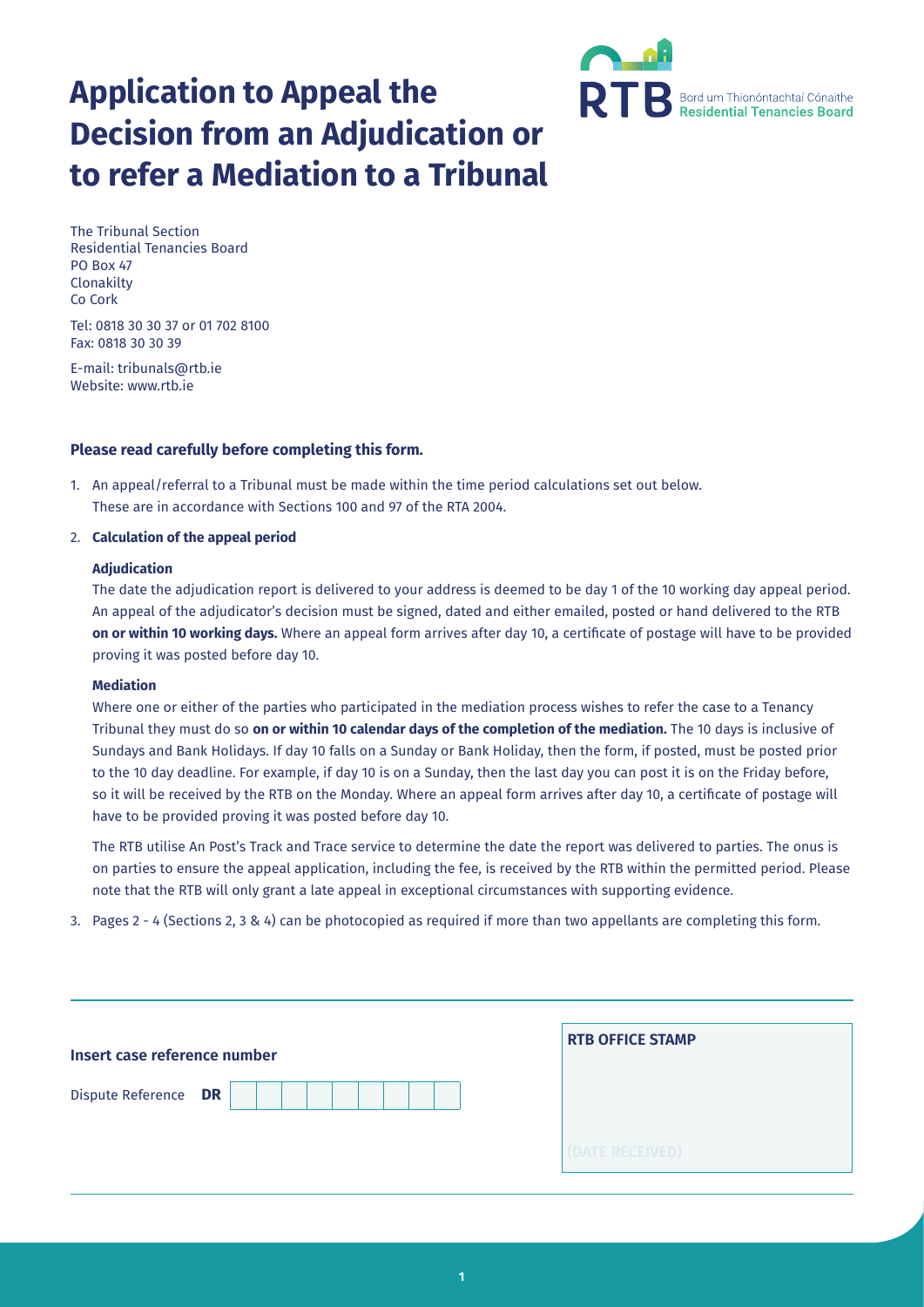# **2 - Details of person making the appeal (Appellant):** *(Please use CAPITAL LETTERS)*

| Mrs.<br>Mr.                                                                                                                                                  |  | Ms. |  |  |  |  |  |  |  |  |  |  |
|--------------------------------------------------------------------------------------------------------------------------------------------------------------|--|-----|--|--|--|--|--|--|--|--|--|--|
| (insert TICK in appropriate box)                                                                                                                             |  |     |  |  |  |  |  |  |  |  |  |  |
| <b>First Name</b>                                                                                                                                            |  |     |  |  |  |  |  |  |  |  |  |  |
| <b>Surname</b>                                                                                                                                               |  |     |  |  |  |  |  |  |  |  |  |  |
| If a Company insert Company Name (ensure the full and correct Company Name is inserted)                                                                      |  |     |  |  |  |  |  |  |  |  |  |  |
|                                                                                                                                                              |  |     |  |  |  |  |  |  |  |  |  |  |
|                                                                                                                                                              |  |     |  |  |  |  |  |  |  |  |  |  |
|                                                                                                                                                              |  |     |  |  |  |  |  |  |  |  |  |  |
| <b>Address</b>                                                                                                                                               |  |     |  |  |  |  |  |  |  |  |  |  |
|                                                                                                                                                              |  |     |  |  |  |  |  |  |  |  |  |  |
|                                                                                                                                                              |  |     |  |  |  |  |  |  |  |  |  |  |
|                                                                                                                                                              |  |     |  |  |  |  |  |  |  |  |  |  |
|                                                                                                                                                              |  |     |  |  |  |  |  |  |  |  |  |  |
| Eircode                                                                                                                                                      |  |     |  |  |  |  |  |  |  |  |  |  |
| Telephone No.                                                                                                                                                |  |     |  |  |  |  |  |  |  |  |  |  |
| Mobile                                                                                                                                                       |  |     |  |  |  |  |  |  |  |  |  |  |
| Email                                                                                                                                                        |  |     |  |  |  |  |  |  |  |  |  |  |
|                                                                                                                                                              |  |     |  |  |  |  |  |  |  |  |  |  |
| PPSN (Personal Public Service Number) OR CRO (Company Registration Number):<br>RTB AHB Reference Number (if appellant is an Approved Housing Body landlord): |  |     |  |  |  |  |  |  |  |  |  |  |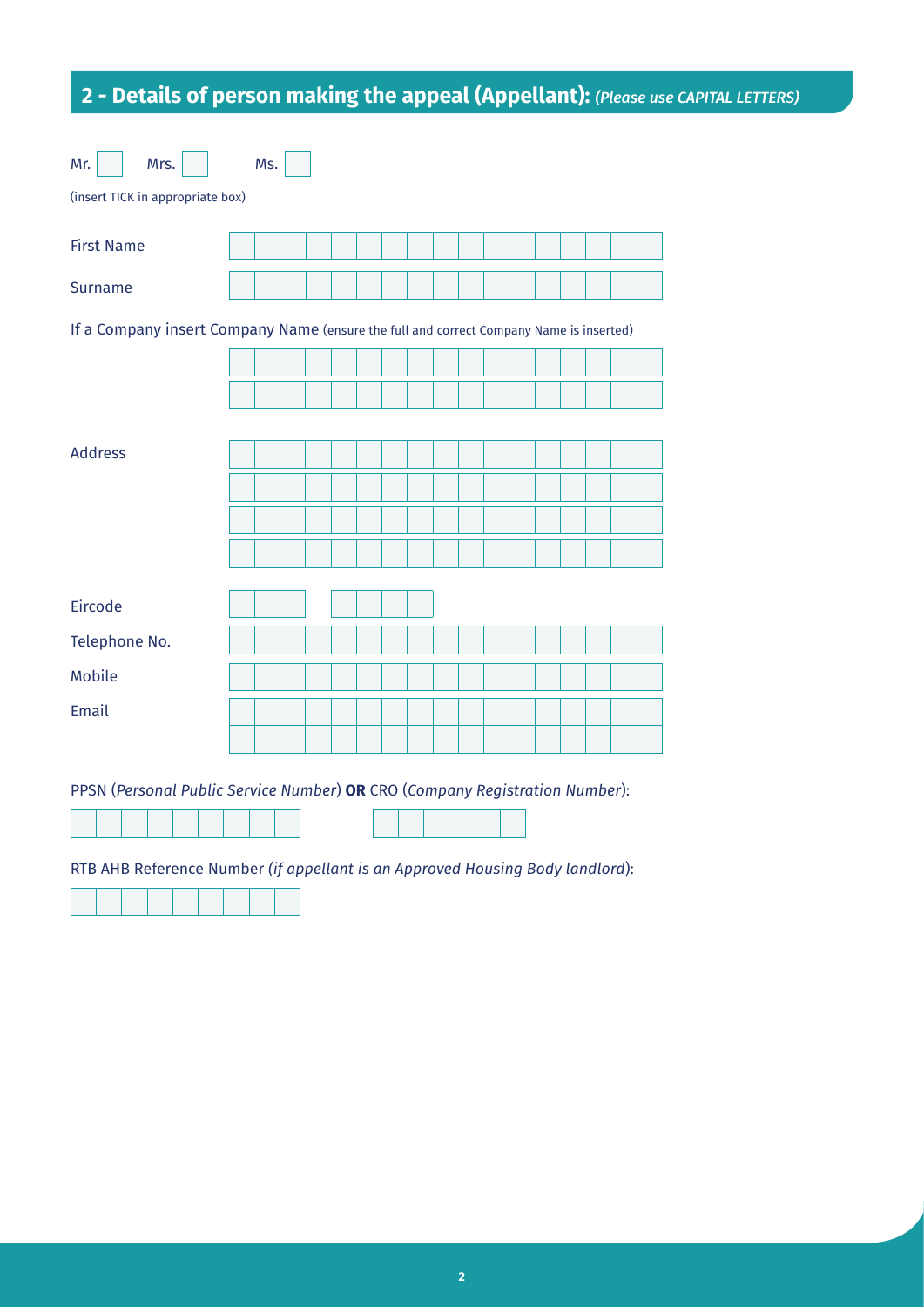# **3 - Details of additional person making the appeal:** *(Please use CAPITAL LETTERS)*

| Mr.<br>Mrs.                                                                             |  | Ms. |  |  |  |  |  |  |  |  |  |  |
|-----------------------------------------------------------------------------------------|--|-----|--|--|--|--|--|--|--|--|--|--|
| (insert TICK in appropriate box)                                                        |  |     |  |  |  |  |  |  |  |  |  |  |
| <b>First Name</b>                                                                       |  |     |  |  |  |  |  |  |  |  |  |  |
| <b>Surname</b>                                                                          |  |     |  |  |  |  |  |  |  |  |  |  |
| If a Company insert Company Name (ensure the full and correct Company Name is inserted) |  |     |  |  |  |  |  |  |  |  |  |  |
|                                                                                         |  |     |  |  |  |  |  |  |  |  |  |  |
|                                                                                         |  |     |  |  |  |  |  |  |  |  |  |  |
|                                                                                         |  |     |  |  |  |  |  |  |  |  |  |  |
| <b>Address</b>                                                                          |  |     |  |  |  |  |  |  |  |  |  |  |
|                                                                                         |  |     |  |  |  |  |  |  |  |  |  |  |
|                                                                                         |  |     |  |  |  |  |  |  |  |  |  |  |
|                                                                                         |  |     |  |  |  |  |  |  |  |  |  |  |
|                                                                                         |  |     |  |  |  |  |  |  |  |  |  |  |
| Eircode                                                                                 |  |     |  |  |  |  |  |  |  |  |  |  |
| Telephone No.                                                                           |  |     |  |  |  |  |  |  |  |  |  |  |
| Mobile                                                                                  |  |     |  |  |  |  |  |  |  |  |  |  |
| Email                                                                                   |  |     |  |  |  |  |  |  |  |  |  |  |
|                                                                                         |  |     |  |  |  |  |  |  |  |  |  |  |
| PPSN (Personal Public Service Number) OR CRO (Company Registration Number):             |  |     |  |  |  |  |  |  |  |  |  |  |
|                                                                                         |  |     |  |  |  |  |  |  |  |  |  |  |
| RTB AHB Reference Number (if appellant is an Approved Housing Body landlord):           |  |     |  |  |  |  |  |  |  |  |  |  |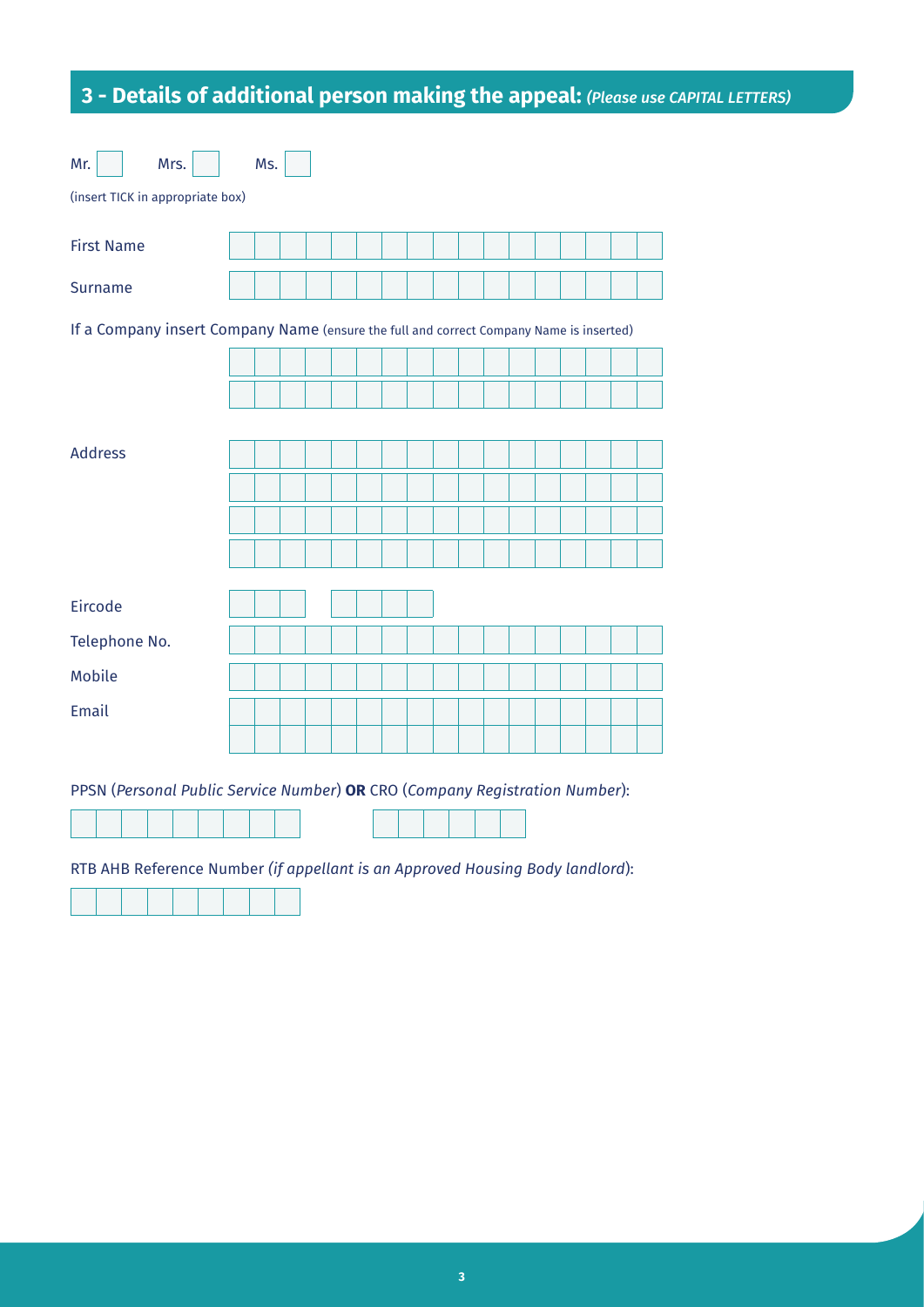# **4 - Agent / Receiver / Representative Details (if there is one):**

*(Please use CAPITAL LETTERS)*

| Mr.<br>Mrs.                                                                             |  | Ms. |  |  |  |  |  |  |  |  |  |  |
|-----------------------------------------------------------------------------------------|--|-----|--|--|--|--|--|--|--|--|--|--|
| (insert TICK in appropriate box)                                                        |  |     |  |  |  |  |  |  |  |  |  |  |
| <b>First Name</b>                                                                       |  |     |  |  |  |  |  |  |  |  |  |  |
| <b>Surname</b>                                                                          |  |     |  |  |  |  |  |  |  |  |  |  |
| If a Company insert Company Name (ensure the full and correct Company Name is inserted) |  |     |  |  |  |  |  |  |  |  |  |  |
|                                                                                         |  |     |  |  |  |  |  |  |  |  |  |  |
|                                                                                         |  |     |  |  |  |  |  |  |  |  |  |  |
|                                                                                         |  |     |  |  |  |  |  |  |  |  |  |  |
| <b>Address</b>                                                                          |  |     |  |  |  |  |  |  |  |  |  |  |
|                                                                                         |  |     |  |  |  |  |  |  |  |  |  |  |
|                                                                                         |  |     |  |  |  |  |  |  |  |  |  |  |
|                                                                                         |  |     |  |  |  |  |  |  |  |  |  |  |
| Eircode                                                                                 |  |     |  |  |  |  |  |  |  |  |  |  |
|                                                                                         |  |     |  |  |  |  |  |  |  |  |  |  |
| Telephone No.                                                                           |  |     |  |  |  |  |  |  |  |  |  |  |
| Mobile                                                                                  |  |     |  |  |  |  |  |  |  |  |  |  |
| Email                                                                                   |  |     |  |  |  |  |  |  |  |  |  |  |
|                                                                                         |  |     |  |  |  |  |  |  |  |  |  |  |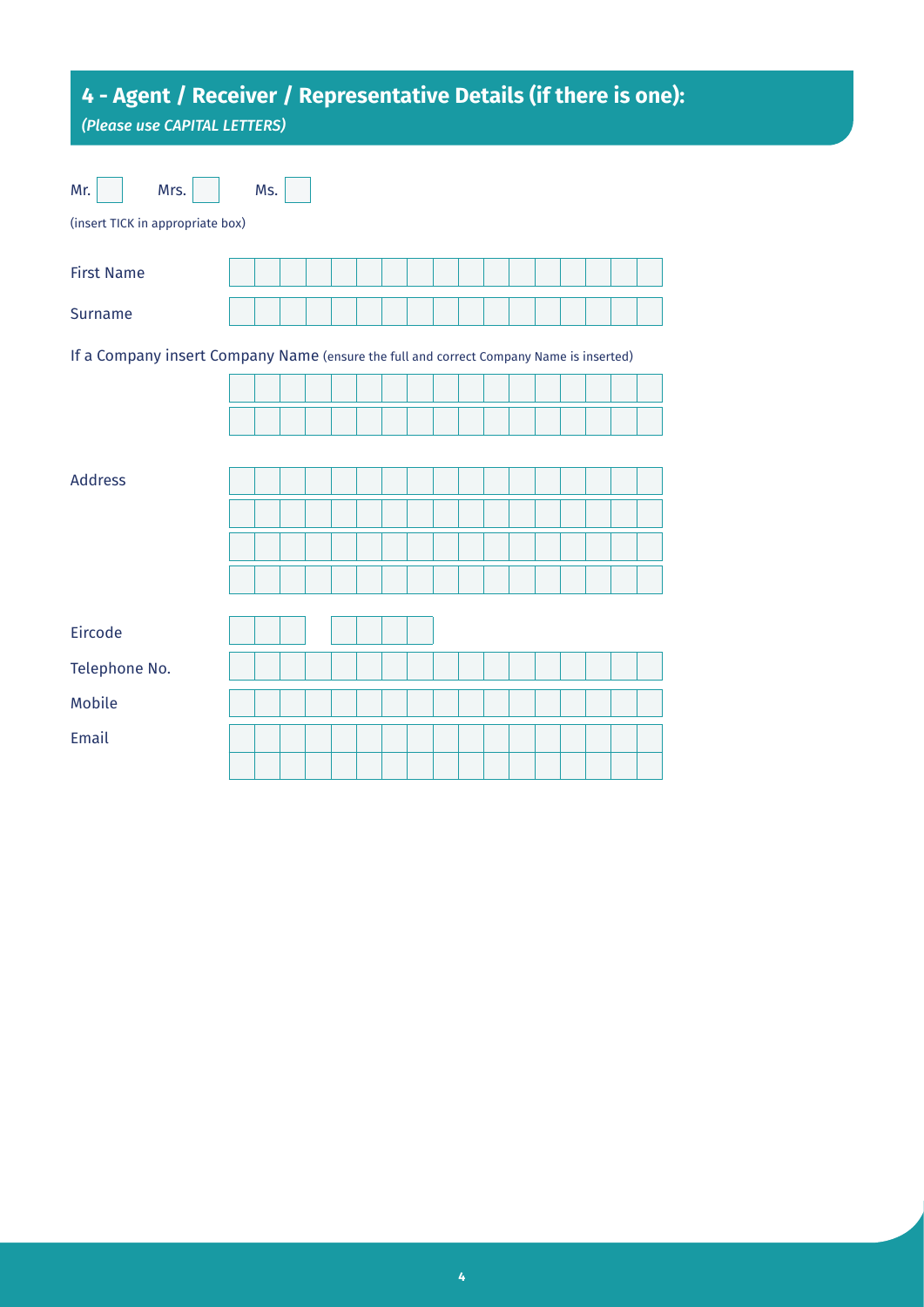| 5 - Please indicate if you are Tenant(s), Landlord(s), Agent /<br><b>Representative or Third Party</b>                                                 |  |  |  |  |  |  |  |  |
|--------------------------------------------------------------------------------------------------------------------------------------------------------|--|--|--|--|--|--|--|--|
| (insert TICK in appropriate box and insert details at relevant sections below)                                                                         |  |  |  |  |  |  |  |  |
| Tenant(s)<br>Private Landlord(s)<br><b>Third Party</b>                                                                                                 |  |  |  |  |  |  |  |  |
| Approved Housing Body (AHB)<br>Receiver                                                                                                                |  |  |  |  |  |  |  |  |
| Agent / Representative                                                                                                                                 |  |  |  |  |  |  |  |  |
| I confirm I have the authority to act on behalf of the applicant(s) and my clients have full<br>knowledge of an application being made on their behalf |  |  |  |  |  |  |  |  |
| 6 - Language and / or special requirements / accessibility requests<br>for the day of the hearing                                                      |  |  |  |  |  |  |  |  |
|                                                                                                                                                        |  |  |  |  |  |  |  |  |
| Do you require an interpreter/translator?<br>(insert TICK in appropriate box)<br><b>Yes</b><br><b>No</b>                                               |  |  |  |  |  |  |  |  |
| If Yes, please state what language:                                                                                                                    |  |  |  |  |  |  |  |  |
| Do you have any special requirements/accessibility requests for the day of the hearing?                                                                |  |  |  |  |  |  |  |  |

### **7 - Please indicate below the Dispute Type that was recorded on the original dispute application**

(insert TICK in appropriate box)

Please note any new Dispute Type should be brought forward in a new dispute application

| <b>Rent Arrears</b>                                                                                     | <b>Unlawful Termination of Tenancy (illegal eviction)</b> |  |  |  |  |  |
|---------------------------------------------------------------------------------------------------------|-----------------------------------------------------------|--|--|--|--|--|
| <b>Overholding</b> (where a tenant did not vacate                                                       | <b>Deposit retention</b>                                  |  |  |  |  |  |
| after valid Notice of Termination)                                                                      | <b>Standard and maintenance of dwelling</b>               |  |  |  |  |  |
| Damage in excess of normal wear and tear                                                                | <b>Breach of Landlord obligations</b>                     |  |  |  |  |  |
| <b>Breach of Fixed Term Lease</b>                                                                       | <b>Other</b>                                              |  |  |  |  |  |
| <b>Anti-Social Behaviour</b>                                                                            | <b>Rent more than market rate</b>                         |  |  |  |  |  |
| <b>Breach of Tenant obligations</b>                                                                     | <b>Validity of notice of rent review</b>                  |  |  |  |  |  |
| Validity of notice of termination (if you are<br>disputing the validity of a termination notice issued) | Rent review not in line with rent pressure zone           |  |  |  |  |  |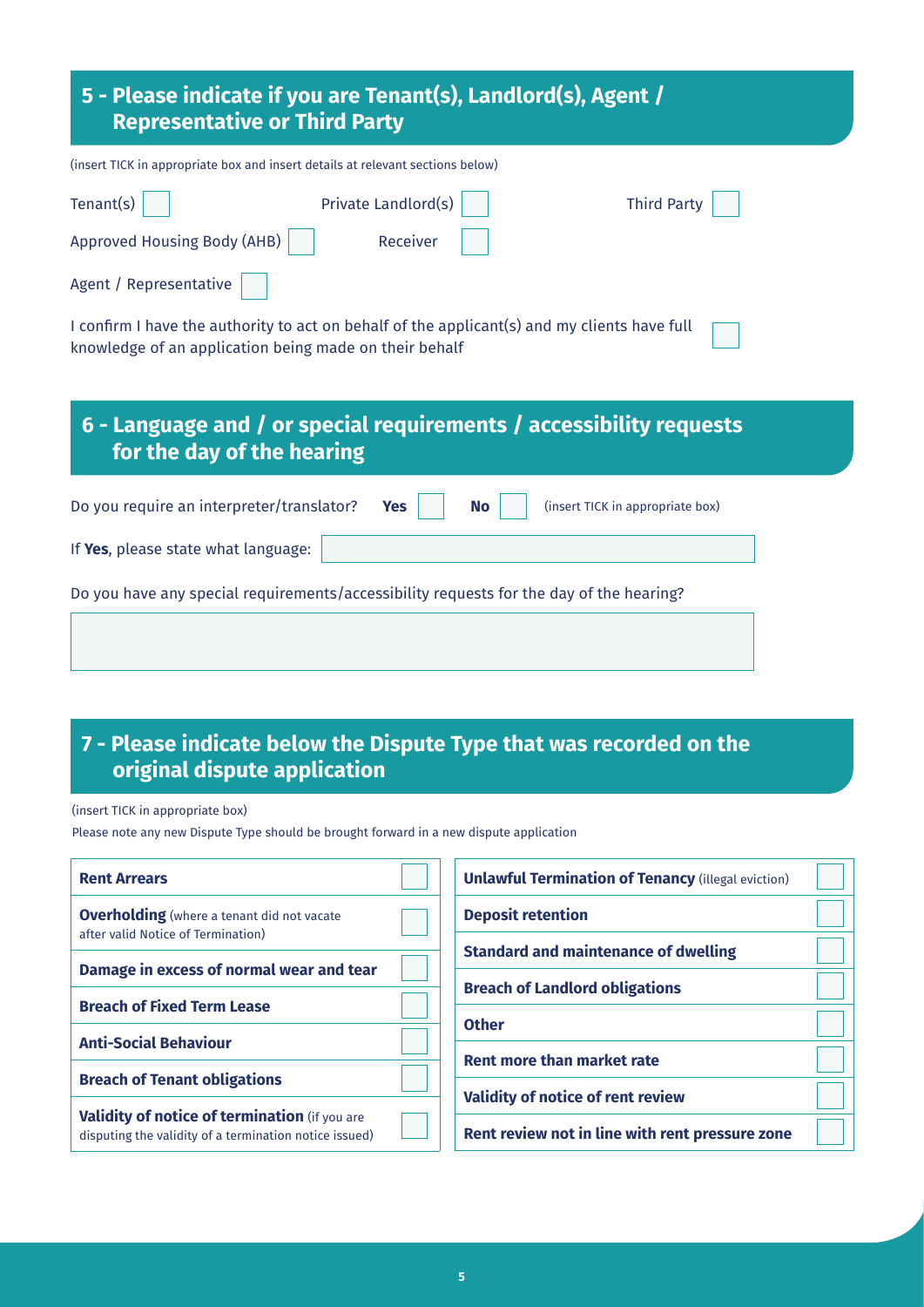## **8 - Has this tenancy been the subject of a previous dispute with the RTB?**

| <b>Yes</b><br><b>No</b><br>(insert TICK in appropriate box) |  |
|-------------------------------------------------------------|--|
| If Yes, please give previous dispute reference number DR    |  |
| <b>FOR MEDIATION ONLY</b>                                   |  |
| No agreement reached during mediation                       |  |
| Partial agreement reached at mediation                      |  |
| Agreement reached at mediation has broken down              |  |

## **9 - Please state the grounds for your appeal:** *(Please use CAPITAL LETTERS)*

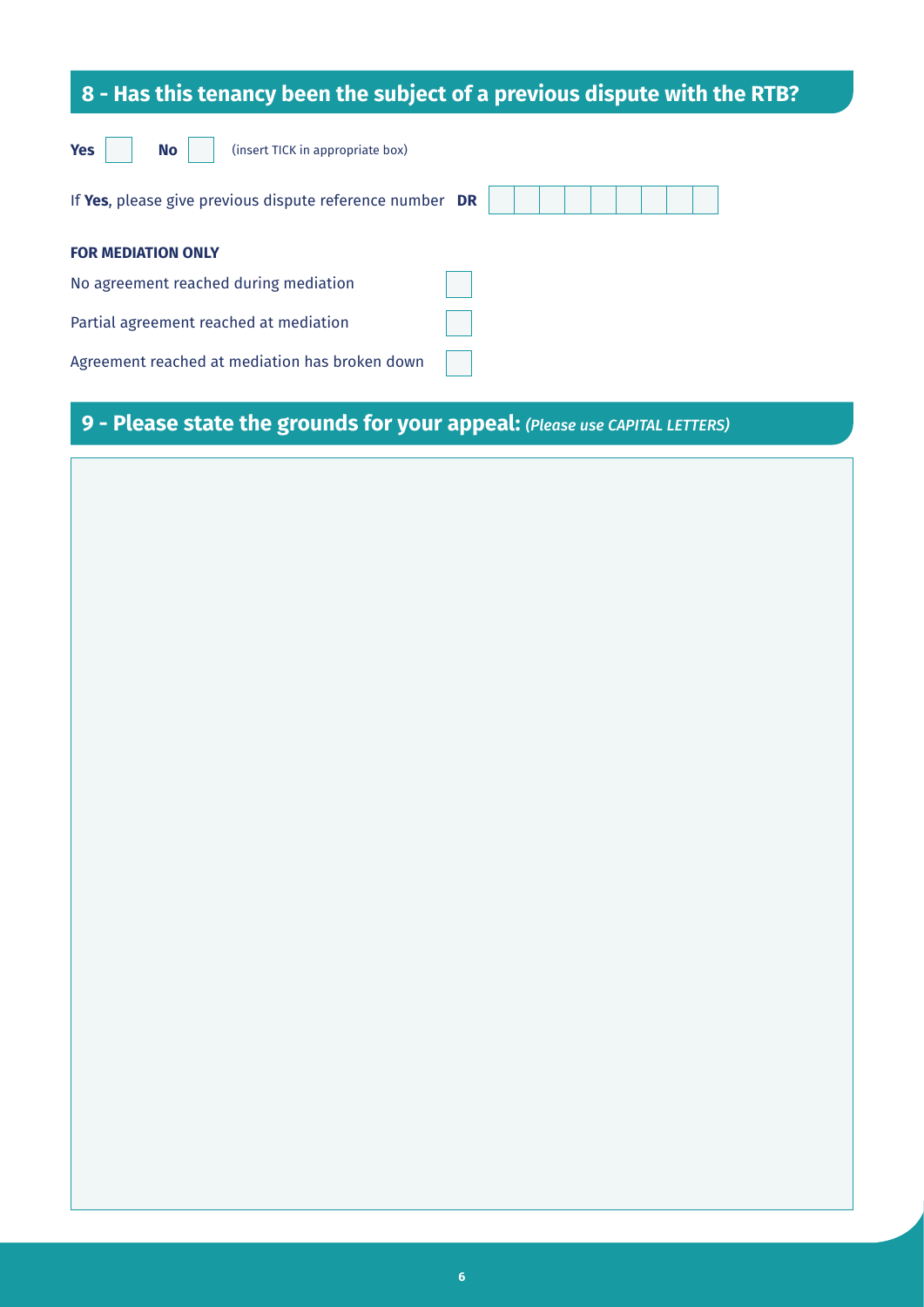## **9 - Please state the grounds for your appeal:** *(continued)*

**Please submit any relevant document(s) in your possession in support of your appeal. If you have already submitted these for your dispute case there is no need to re-submit, however, you need to make reference to them at the Tribunal.**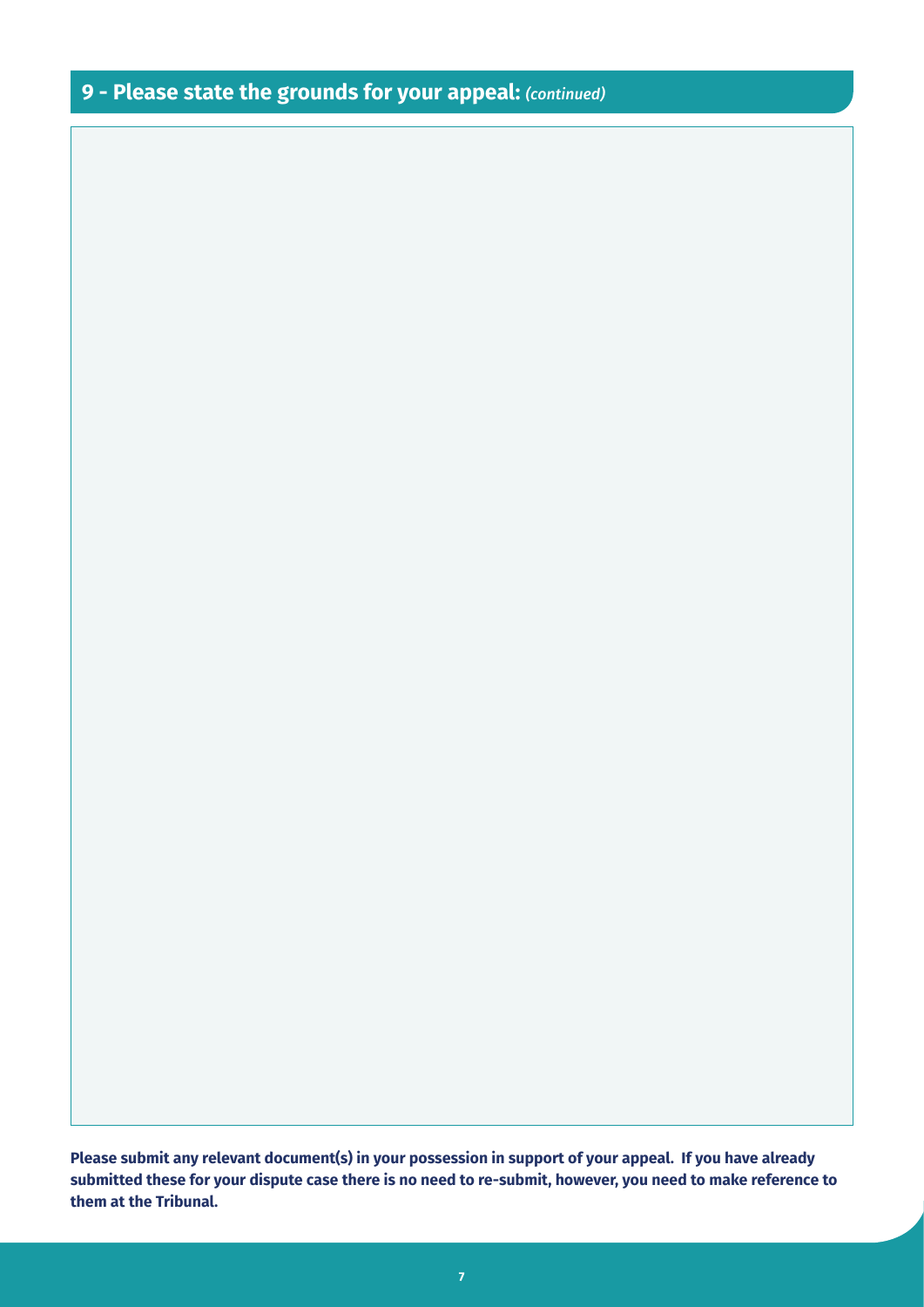## **10 - Signature of Appellant(s) or Representative(s) (with authority)**

| <b>Print Name</b> | Signature |
|-------------------|-----------|
|                   |           |
| Date              |           |
|                   |           |
| <b>Print Name</b> | Signature |
|                   |           |
| Date              |           |
|                   |           |
| <b>Print Name</b> | Signature |
|                   |           |
| Date<br>Ι         |           |
|                   |           |

| <b>11 − Please indicate how you are paying the application fee of <math>€85</math></b>                   |
|----------------------------------------------------------------------------------------------------------|
| (insert TICK in appropriate box)                                                                         |
| Bank Draft  <br>Cheque (made payable to RTB) $\vert$<br>Postal Order                                     |
| Credit/Debit Card                                                                                        |
| Due to the implementation of the EU Payment Services Directive (PSD2) and the additional checks that are |

required to authenticate credit / debit card payments, the RTB is unable to accept written credit / debit card details on applications. Should you wish to pay by card, please tick here and an agent will call you to take payment over the phone.

For security purposes, the RTB cannot accept payment by cash. **Note:** Please attach payment to this form.